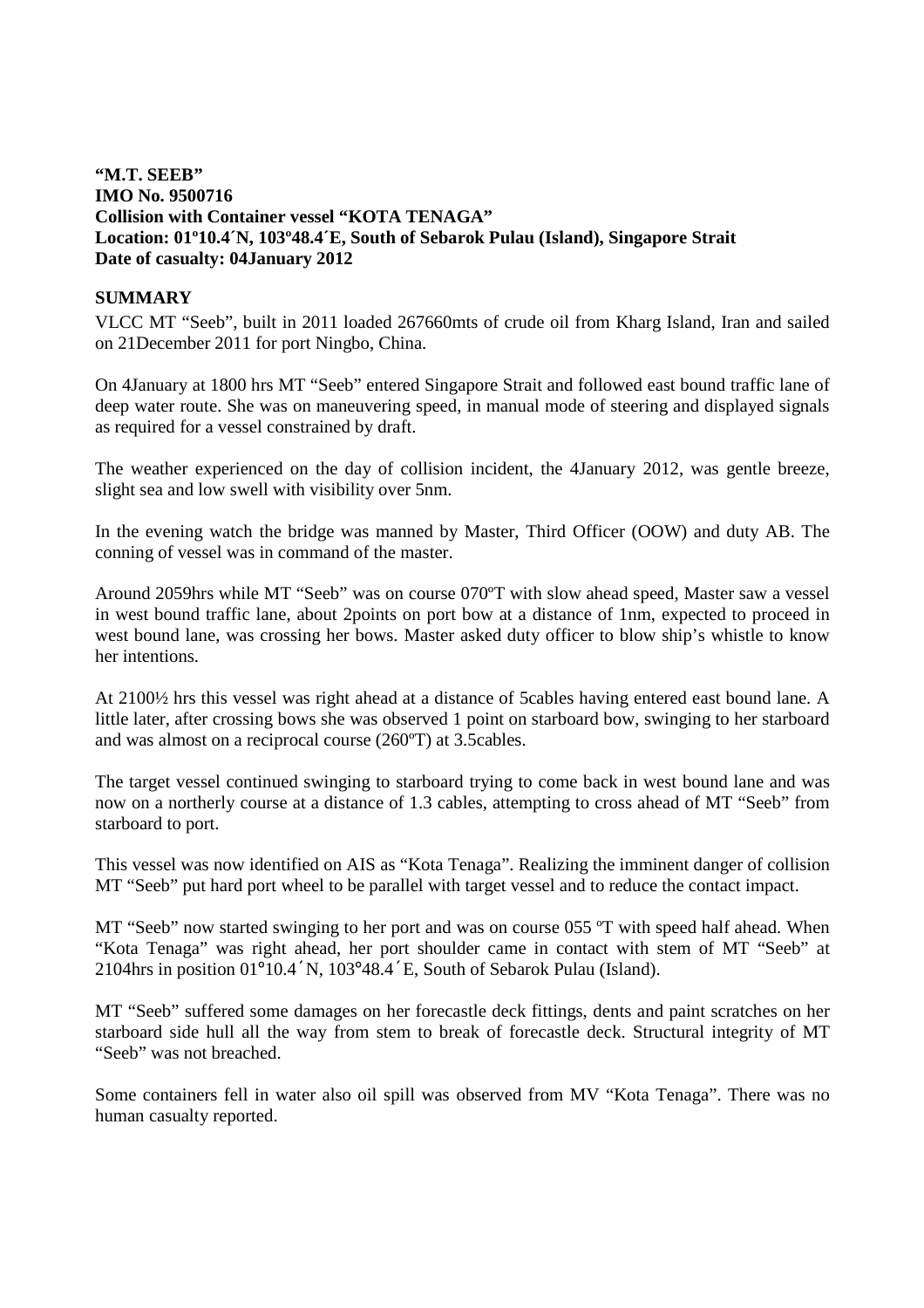## **Causal Factors**

- Uncertain, erratic unexpected and impulsive maneuvers made by "Kota Tenaga" after entering in east bound lane (wrong lane) a few minutes before collision was the main cause of collision.
- There was lack of situational awareness by Bridge team on "Kota Tenaga" that failed to monitor shipping traffic in east and west bound lanes, position of own vessel and overshot the alteration point from where she should have been in west bound TSS lane on a course of about 245 - 250º T.
- Inadequate lookouts, not using all available Bridge resources appropriate in the prevailing circumstances and non compliance of COLREG on "Kota Tenaga" were factors responsible for collision.
- Lack of establishing effective communication, non-acquisition and recognition of vessels in close proximity were other contributing factors of collision.
- Speed reduced by MT "Seeb" was in compliance to COLREG but alteration of course to port developed prolonged close quarter situation and resulted in collision. Stopping or reversing means of propulsion and maintaining course would have avoided the incident.

# **Lessons Learnt**

- To prevent some of the major causes of collision, appropriate bridge resource management, situational awareness and proper education and training in how to avoid accidents at sea must be of prime consideration. Therefore, knowledge, experience and technical ability are essential elements for a qualified officer to maneuver a ship, and to prevent a collision.
- Proper lookout and requirements of the regulations for preventing collision at sea, 1972, the need to follow it, earlier action and a larger change in course can greatly reduce the risk of collision. Such training can use a simulator to increase the trainees' experience in collision avoidance.